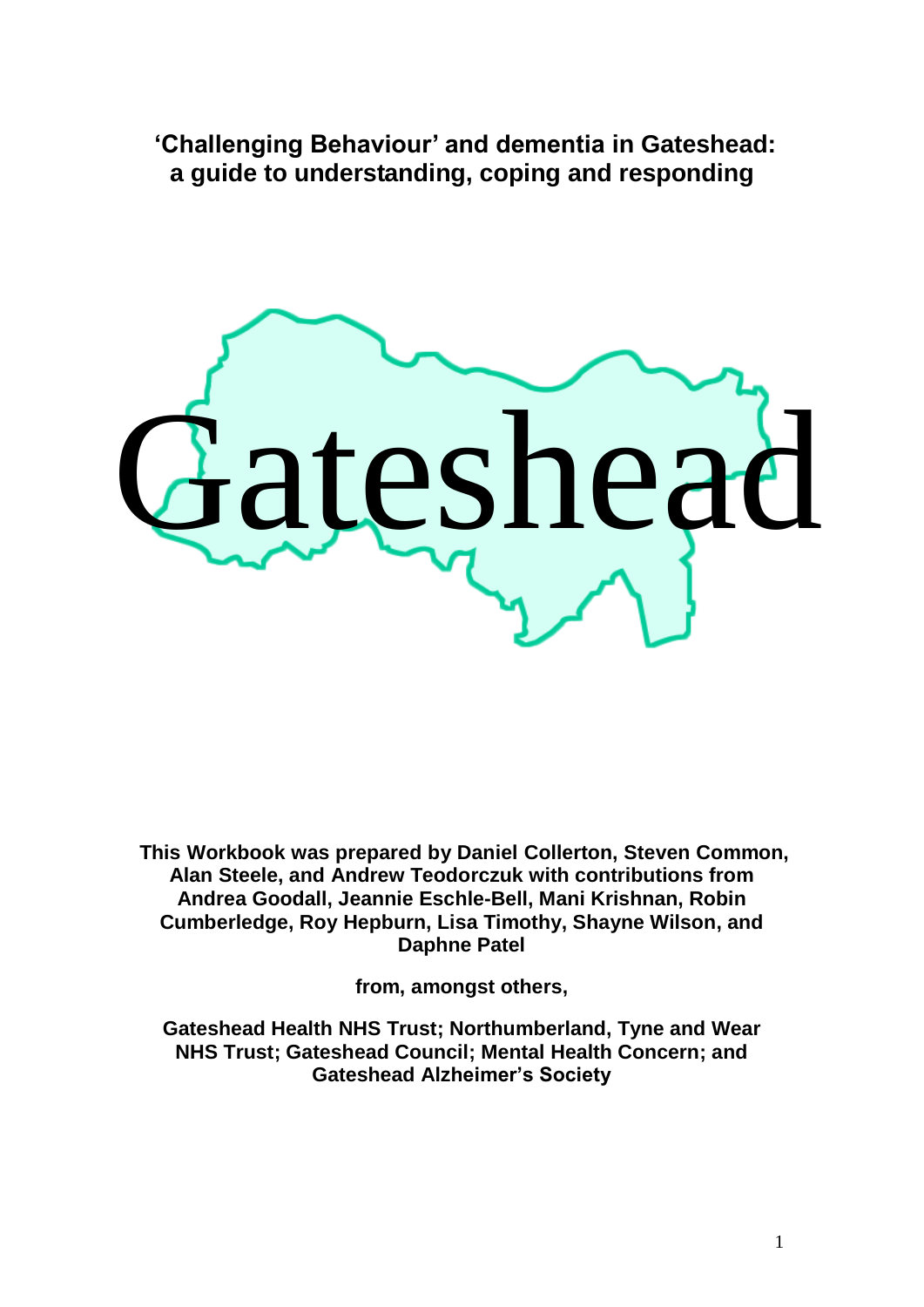Experience from looking after people with dementia suggests that we can usually improve their care – even when their behaviour makes this difficult. This booklet aims to help you understand and improve the care that you provide. This approach might look like hard work, but we find that it is usually makes things easier in the long run

We guide you through the areas that it will be helpful to think about. For each area, we highlight possible causes of problems in dealing with challenging behaviours – **Warning Signs** – and suggest ways of improving the care you provide – **Signposts**. We give examples from our own experience in the blue boxes as we go along. There is space in each section for your own comments. This is important as every person with dementia is different.

### *The principles*

There are some principles that we will come back to again and again. We think that they make it easier to care for people with challenging behaviours. The principles are:

- Challenging behaviour is not meaningless or unpredictable
- A better understanding of someone leads to more potential solutions for their problems
- Better understanding often results in more effective coping with the things that you may be unable to change
- The behaviour of staff has a large effect on the nature and extent of challenging behaviour shown by the patient
- Caring teams work better when everyone is trying to deal with situations in similar ways
- Where and how someone lives has a big effect on how they behave.
- Everyone gets stuck at some point and needs advice and support

The areas that we will cover are:

#### **The person with dementia**

Understanding the person helps you understand why they behave the way they do

#### **What you expect people to do in your residence**

If you can understand what you or other members of staff are asking of people, it makes it easier to see why their behaviour can be challenging to us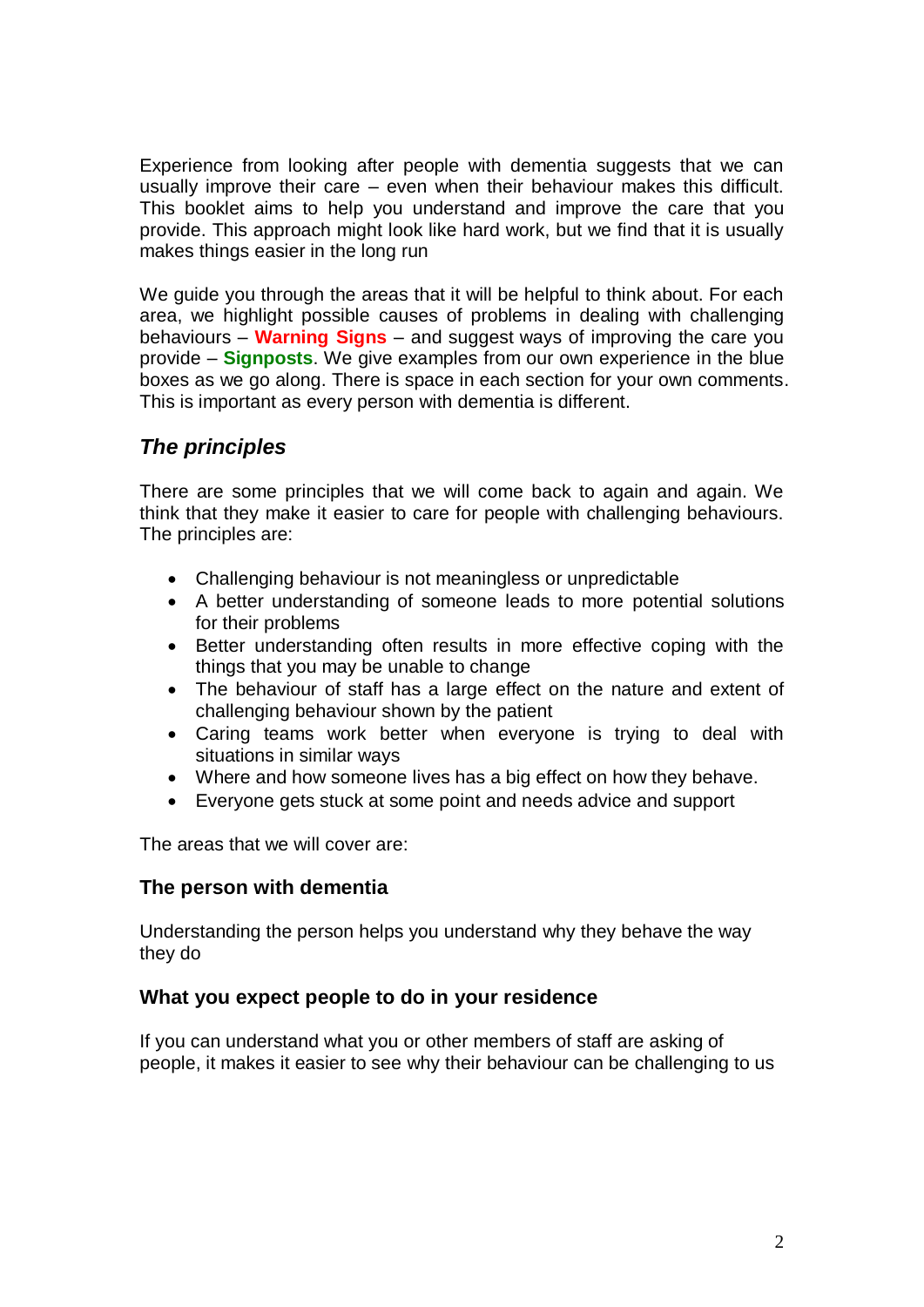### **Describing what is happening**

- **What it is**
	- $\circ$  If you know what the challenge is, it helps you know what needs to change
- **When it happens**
	- $\circ$  If you can see a pattern to the behaviour, you can try to prevent it happening in the first place or stop it before it gets too bad.

### **Who is affected**

- o An understanding of who is affected may help you understand what needs to change. Is it your resident, or is it you?
- **How other people react** 
	- o Other people encourage or discourage different behaviours; sometimes settling, sometimes unsettling

### **Identify possible reasons for the behaviour**

Unmet needs are common in challenging behaviour, for example lack of social contact or activity; unfamiliar surroundings and routines; and poor physical or mental health.

### **Decide what to do about it – getting a plan**

How to improve the care and quality of life of someone with a challenging behaviour. The importance of setting reasonable targets.

### **Seeing if it works**

The value of good recording and rating scales

#### **Involving other professionals**

How to get help from other people

We also give you pointers for further reading, names of people to contact for help, and explanations of the words that we use.

#### **But first - What do we mean by challenging behaviour'?**

We have designed this workbook to help you understand and care for a person with a challenging behaviour. The first question seems to be '*What do we mean by challenging behaviour?'*

*Challenging behaviours* are things that people do that we find hard to deal with – we find them a challenge. Challenging behaviours may include:

- **Aggression**: such as shouting, screaming, hitting, biting, scratching, throwing things or appearing threatening
- **Demanding and repetitive actions**: such as asking the same question repeatedly or being noisy and demanding
- **Lack of ability or motivation:** opting out of activities or withdrawing from people, difficulties in meeting basic needs or accepting help.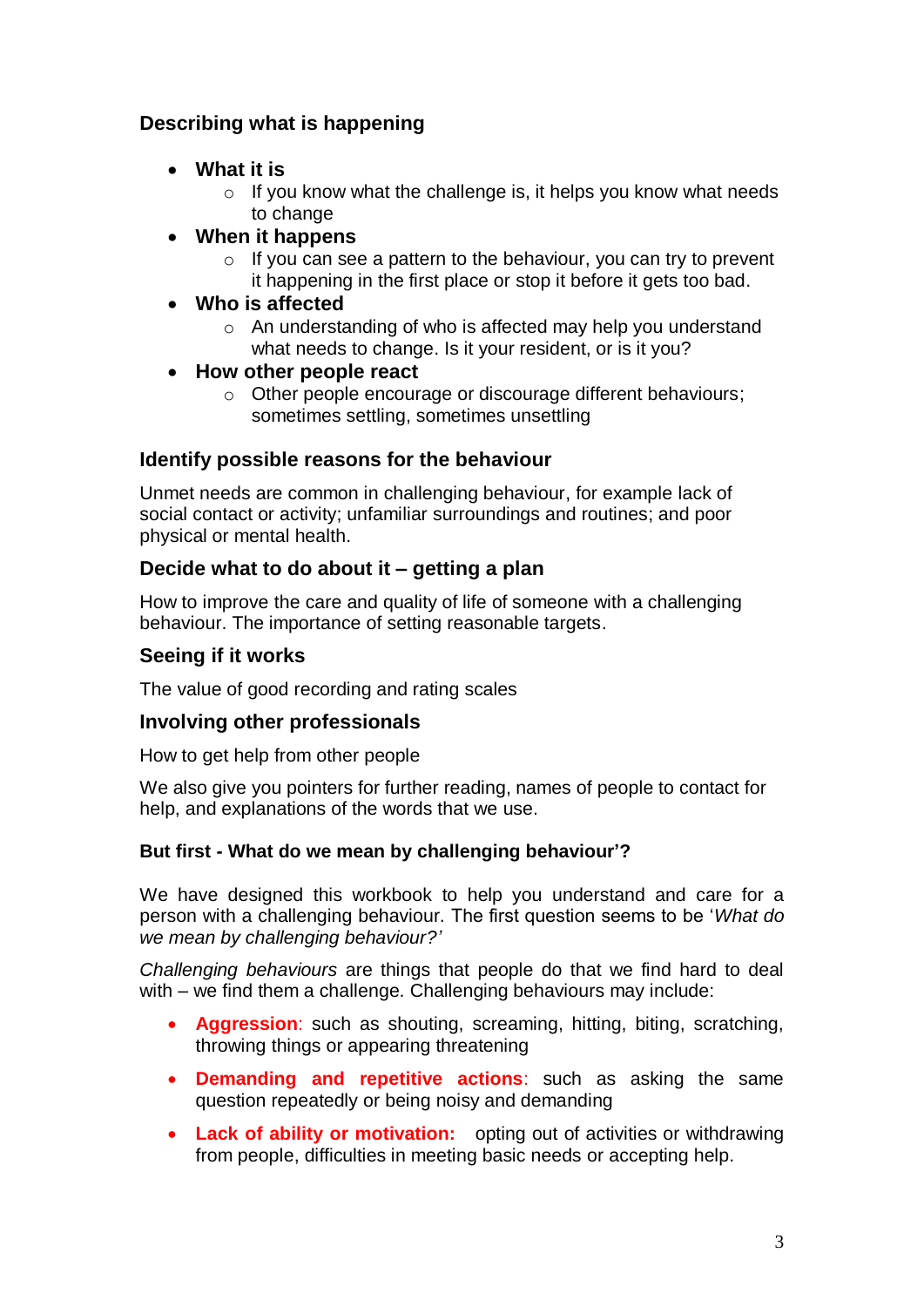The term 'challenging behaviour' can cover any behaviour that is hard to care for or that puts someone at risk



Problems will occur if:

- You can not agree with other people whether someone is showing challenging behaviours
- You see the person as the problem rather than what he is doing (the behaviour) as the problem
- You can not describe the problem to other people

**Thomas punches people who try to undress him. He hits out hard most mornings and evenings when he is being changed. Several staff members have been slightly injured and most now try to avoid him. His hygiene is poor and he has developed a skin rash. Other residents stay away from him and he is lonely**



Take one behaviour at a time Try to describe why the behaviour is challenging

- What problems does it cause for the person?
- What problems does it cause for the other residents?
- What problems does it cause for the staff?
- What problems does it cause for visitors?

| Your description of the challenging behaviour |  |
|-----------------------------------------------|--|
|                                               |  |
|                                               |  |
|                                               |  |
|                                               |  |
|                                               |  |
|                                               |  |
|                                               |  |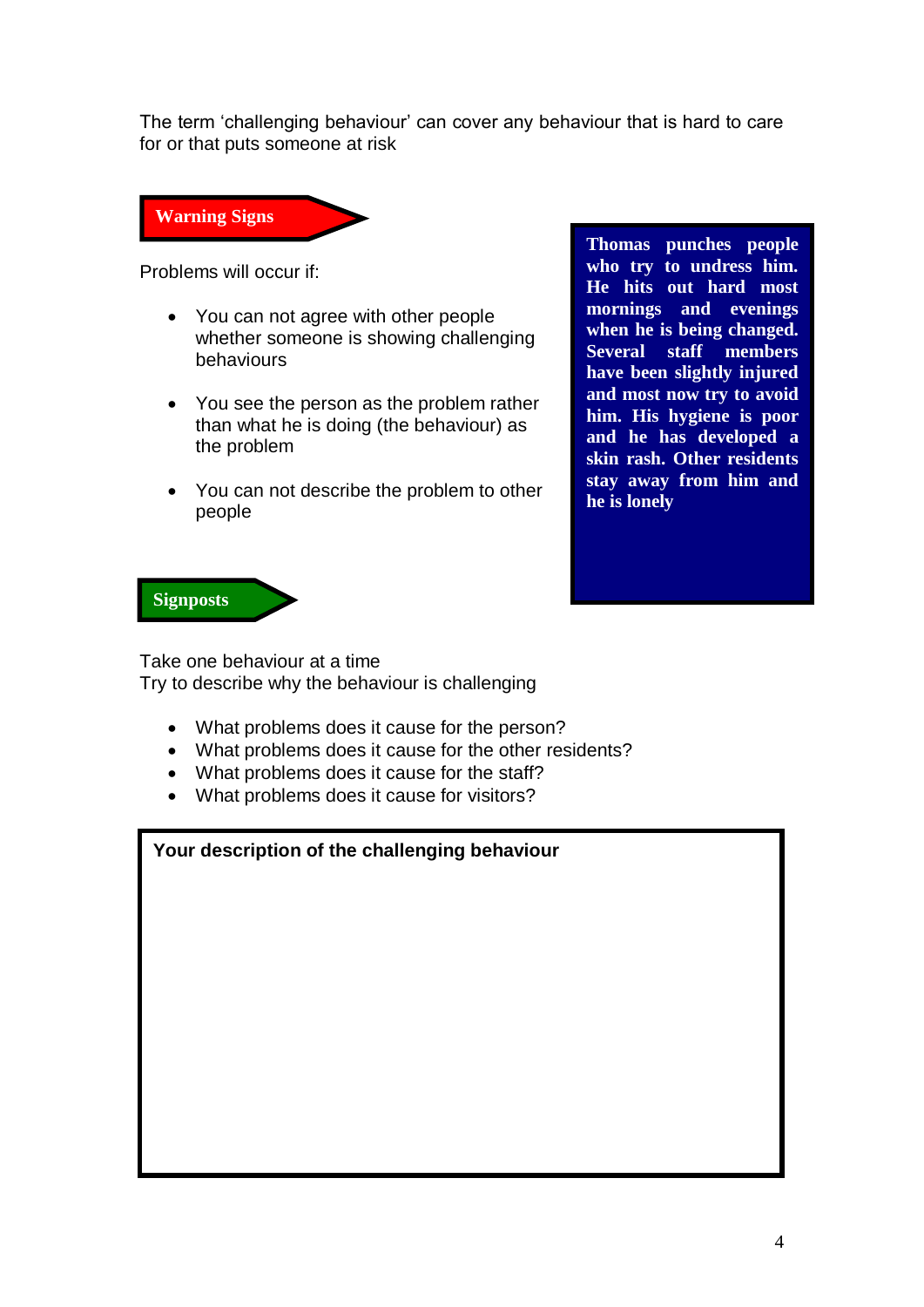## **Stage 1 The person with dementia**

We put this stage first because if you can understand the person, you-have a better chance of understanding why they behave as they do. Every person with dementia is different. As dementia gets worse, old habits may come back. How people behave is not only down to their situation, but also to what kind of person they are.



Problems will come if:

You do not know anything about your resident's background

He has been given a label (i.e. an inappropriate name like *troublemaker*) and people do not look beyond that

You do not know what he likes and dislikes

You do not know how he deals with upsets and stress

**Signposts**

Talk to your resident, their family and friends to get an understanding of what they are like as a person

Use reminders and prompts e.g. from possessions or old photographs

Find out how to make a Life Book or follow the Path of Life – we give details at the end

It is important to understand the person's background and culture. It can help us understand what is important to that person

Find out what he was good at and not so good at

| What you think is important about your resident |  |
|-------------------------------------------------|--|
|                                                 |  |
|                                                 |  |
|                                                 |  |
|                                                 |  |

**been called attention seeking because she calls for help from her room but does not seem to need anything when people go in. Finding out about her background showed that she was one of 13 children. She married at 17 and had seven children of her own, all of whom now live away. She was landlady of a pub for most of her life. People who knew her then said she was the life and soul of the party. She always sought out company. This suggests that she is not used to being alone and that her cries for help come from her loneliness and fear when she is in her room alone. When someone else is there she feels comforted**

**Jane Summersby has**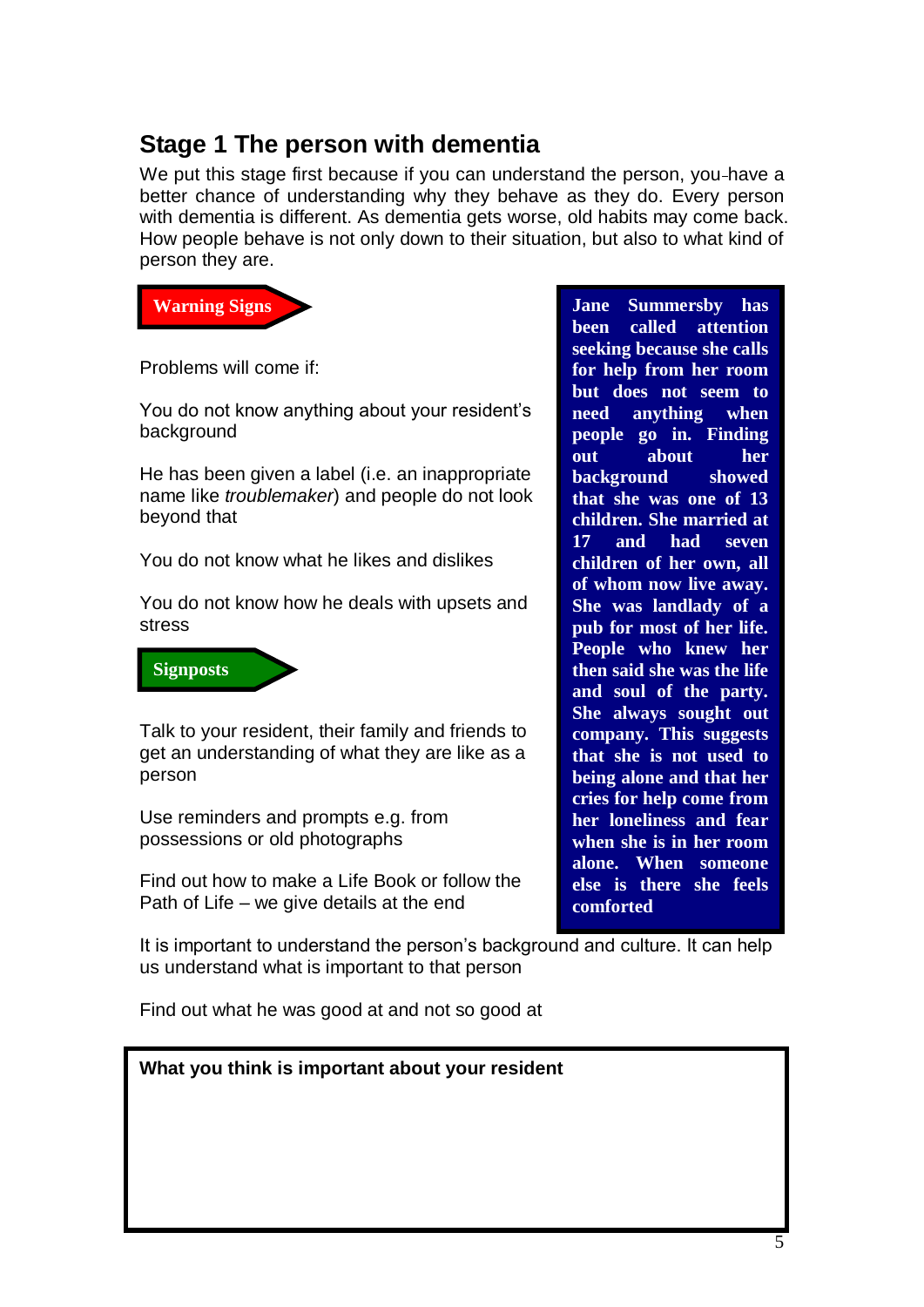## **Stage 2 What you expect people to do in your home**

Sometimes we ask people to do things that they can not understand, or do not want to do. They then protest in whatever way they can. With some thought, you might be able to find a way around problems by changing your routines.



Problems will come if:

You have routines that all of your residents have to fit into whether they want to or not. For example:

- People lack choice in when and what they eat
- People lack choice in when they get up and when they go to bed
- People lack choice in whether to be alone or in company
- People cannot choose how to spent their time
- There is nothing for people to do

**television. Some of the staff feel that this is fine and let him go to bed when he wants. Other staff think that he gets too tired and is upset the next day, so they try to persuade him to go to bed early. The morning staff do not know when he had gone to bed the night before so they wake him up at different** times **depending on who is on duty. Mr Jones is getting confused about when he can go to bed and is starting to protest loudly when this is suggested. This disturbs the other residents who are trying to get to sleep.**

**Stan Robbington likes to stay up late watching** 



Make sure that you are able to be as flexible as possible in what you ask of people

Get everyone together, staff and residents, to discuss what you expect from each other. Try to get agreement on which routines would be a good idea

Try to get the right balance between keeping people safe and allowing them some freedom

Identify a range of personal or group activities for people to get involved in

Ask if you are behaving towards your residents as you would like to be treated yourself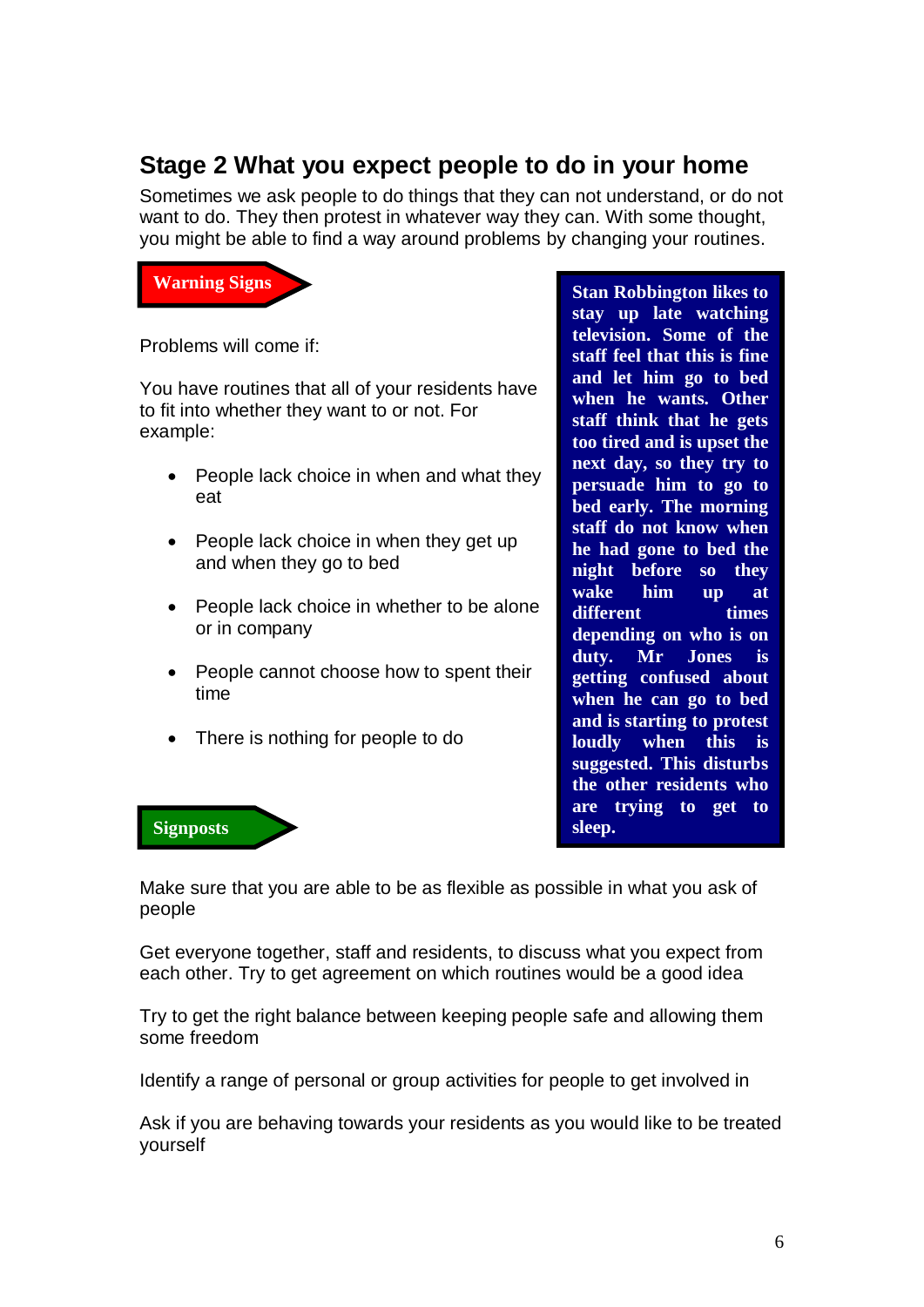**What effect do your routines have on your resident?**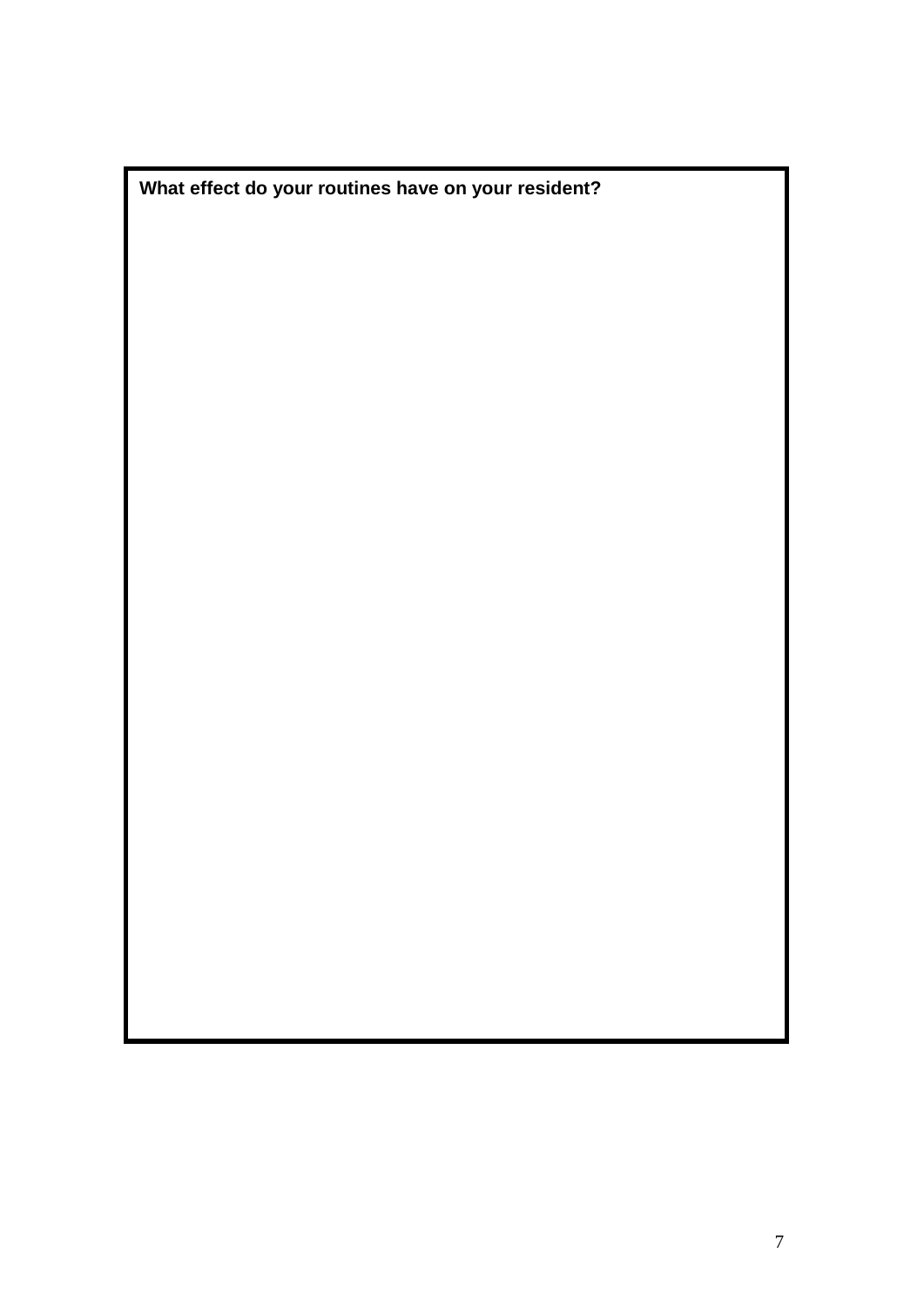# **Stage 3: What about risk?**

For most people risk is inevitable and an accepted part of life. People with mental health problems are, however, often discouraged from taking risks. This is often because of perceived limitations or fear that they or others might be harmed, resulting in criticism of services.

If avoiding risk means stifling or restricting people unnecessarily then this will only increase the likelihood of an increase in challenging behaviour. What is vital is that a balance is found between promoting and tolerating risk and protecting people from harm.



Problems will come if:

There is no guidance (e.g. policy and training) for staff about positive risk taking

People think they can avoid risk

Families and carers do not agree with each other on their approach to risk

There are no processes in place to identify and assess risk and evaluate measures that can reduce the chances of harmful events

Emotional wellbeing is secondary to physical safety



Risk taking can be improved if your service can ensure that:

Your service has a clear and agreed position regarding risk – ideally this should influence policy, supervision, training and practice.

Some risks can be taken if these improve emotional wellbeing

Others, such as family and other carers understand your views on risk.

Your resident is checked for health risks and any illnesses are treated

Your resident's medication is reviewed regularly, especially for side effects.

You know what your resident likes to do and how you can promote meaningful activity

Risk should be addressed in terms of activity. For instance if there is an increased risk of aggression when a resident is approached as a consequence of him being unsteady on his feet then the risk, and the staff approach to it should be written within a mobility plan.

**Norm Greatheart is rather unsteady on his feet and has some vision problems. He likes to get about and becomes frustrated when he can't pass though a locked door. He can get irritated when approached by staff and has lashed out at several staff. A plan was established to approach Norm from directly in front as his vision was better when he was looking straight ahead and to use his name clearly and repeatedly on approach. This seemed to take the element of surprise out of interactions and appeared less threatening to Norm. The plan also included taking opportunities to go out with Norm when possible. The potential falls risk was discussed with his wife who agreed it was a risk worth taking to give Norm some freedom and activity.**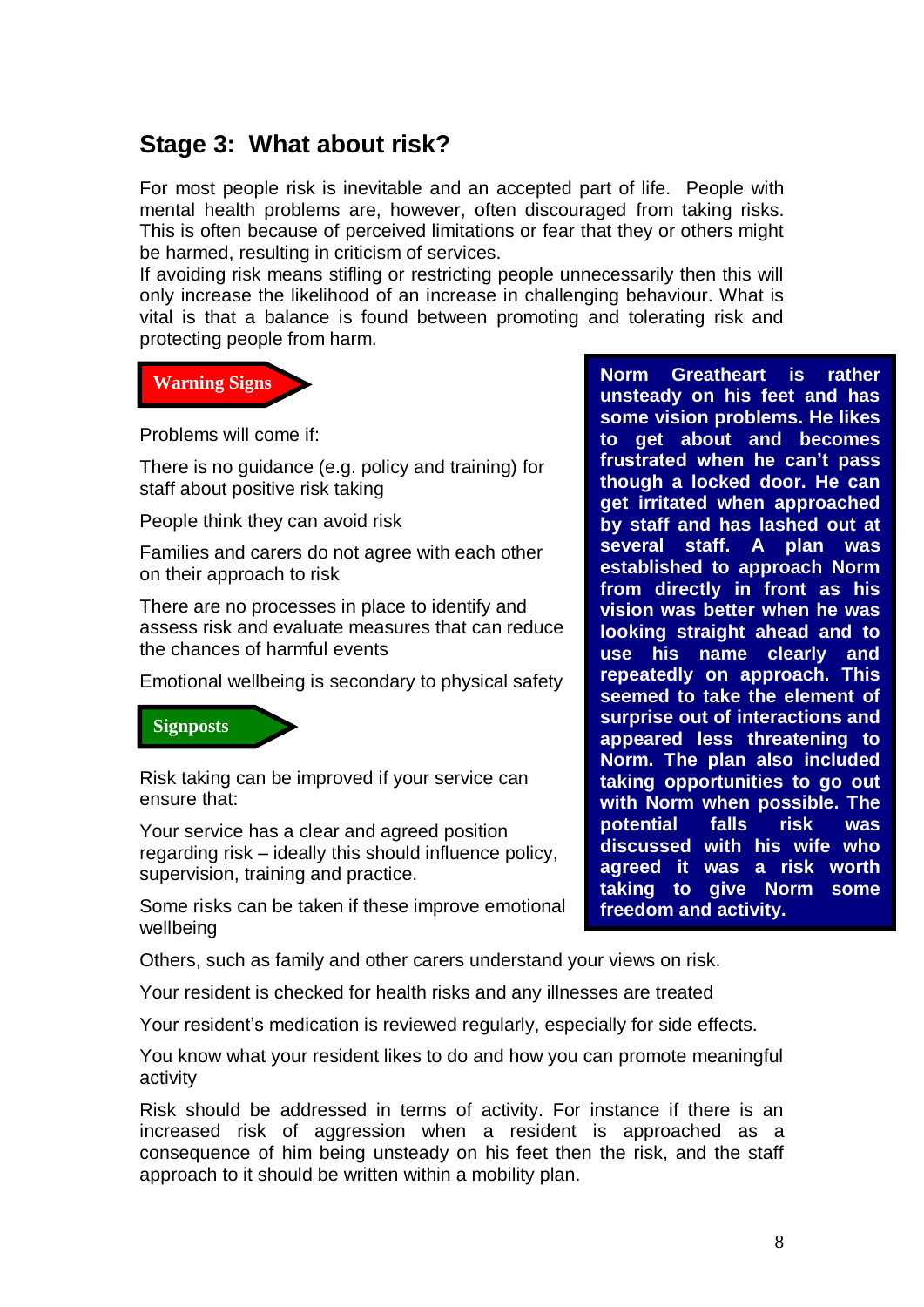It is important that any risk-taking assessment should be used as an aid to decision making and, where appropriate, support planning. Risk assessment should be used when it:

- Is necessary to clearly highlight the risk.
- Clarifies who or what is at risk
- Is a useful teaching resource (for service users and staff).
- Will improve the quality of the service given.

A risk-taking assessment could describe:

- The activity to be undertaken.
- The past experience of the activity for staff, service user or significant others.
- The past ability or inability to participate in the activity.
- The skills, knowledge, equipment required to undertake the activity
- The skills, knowledge and equipment possessed by those involved in the activity that could maximise benefits and minimise risks.
- The possible desirable outcomes.
- The possible undesirable outcomes.
- The possible alternative activities.

It is important to note that under the **Mental Capacity Act** every service user should be considered as having the capacity to make decisions, including risky ones, unless they have been assessed as lacking capacity. Staff need to be clear that decisions made on behalf of a service user can be clearly identified as a 'best interest' decision. This involves making sure that the decision has been discussed with others with a knowledge of or interest in the person.

If restrictions to choice and decision making are applied these must be reviewed regularly and considered under '**Deprivation of Liberty** Safeguards'.

If a service user is lacking in capacity and is being deprived of their liberty an application for authority to do so must be made by the service to the local supervisory body (local authority for care homes and PCTs for hospitals)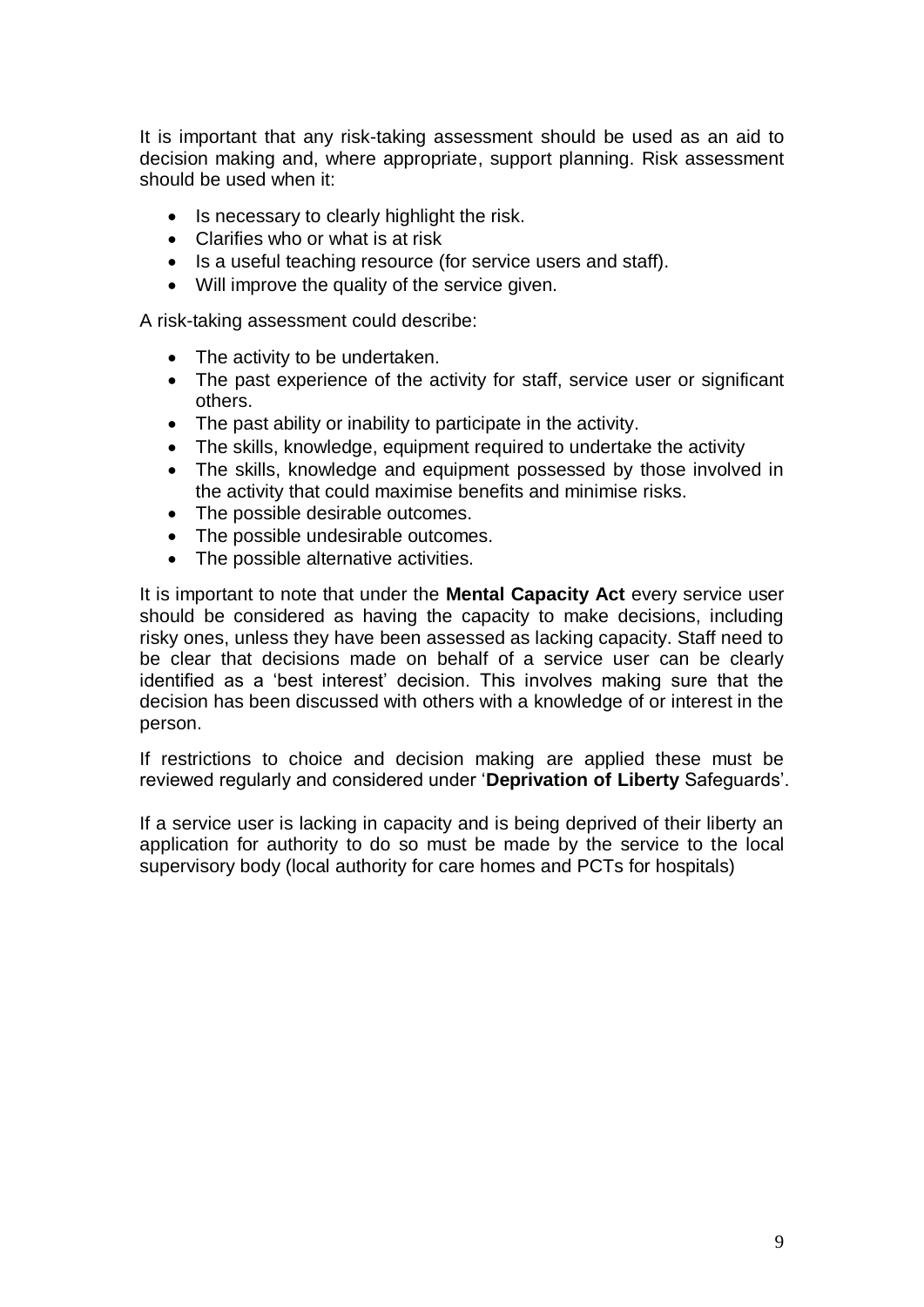# **Stage 4 Describe what is happening**

Agreeing on what needs to change makes it easier to do something about it. To do this people need to agree on how they describe what is happening. Having a good idea of the details makes it easier to work out why someone is doing something



Problems will come if:

Staff members disagree about what the problem is

You do not know when and where the behaviour happens.

You do not know who else is involved

**Elsie Jones has the reputation of being violent. Looking at her behaviour in greater detail showed that she tries to hit any male member of staff who is attempting to help her with intimate care**

People's behaviour is described in ways that mean different things to different people. For example, aggression, bad, naughty, attention seeking



Try to work out the details of your resident's behaviour

You can use the checklist below to give you some ideas

See when the behaviour first started. Did anything change around then?

**Write down what you think the problem is in as much detail as you can What does your resident do?**

**How often does it happen?**

**When does it happen?**

**Where does it happen?**

**What sets it off?**

**How do other people react?**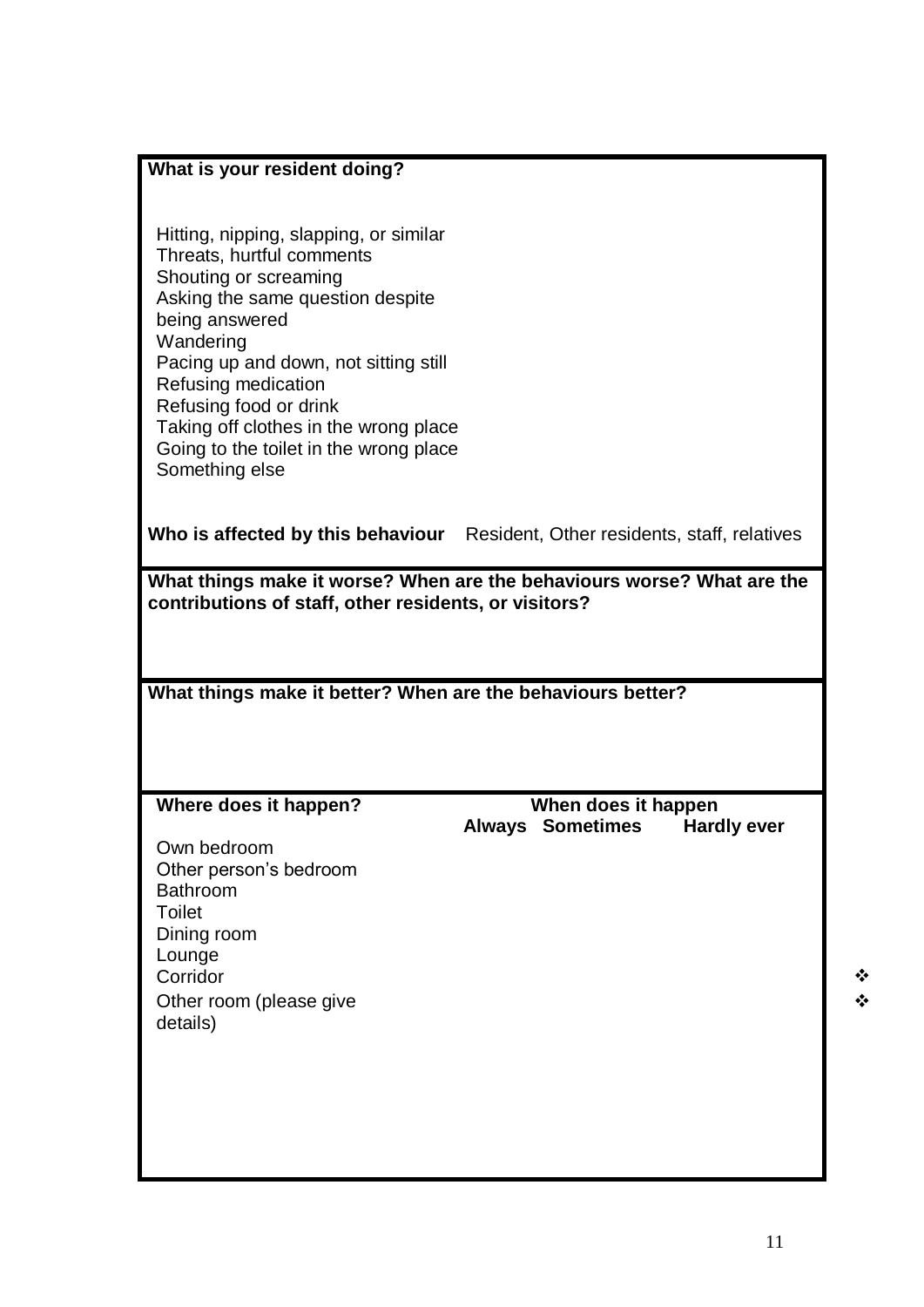| When does it happen               | <b>Likely to Trigger</b> |           | <b>Unlikely to</b> |
|-----------------------------------|--------------------------|-----------|--------------------|
|                                   | <b>Always</b>            | sometimes | <b>Trigger</b>     |
| Being woken up / asked to get     |                          |           |                    |
| out of bed                        |                          |           |                    |
| Being dressed / asked to dress    |                          |           |                    |
| Being asked to go to bed          |                          |           |                    |
| Being undressed / asked to        |                          |           |                    |
| undress                           |                          |           |                    |
| Being helped to / from the toilet |                          |           |                    |
| Being helped during bathing       |                          |           |                    |
| During breakfast                  |                          |           |                    |
| During lunch                      |                          |           |                    |
| During tea                        |                          |           |                    |
| Being washed                      |                          |           |                    |
| When given medication             |                          |           |                    |
| During visits from relatives      |                          |           |                    |
| After visits from relatives       |                          |           |                    |
| When this person requests         |                          |           |                    |
| something they can't have         |                          |           |                    |
| When there is a delay in this     |                          |           |                    |
| person receiving what they want / |                          |           |                    |
| want to do                        |                          |           |                    |
| When no one is with this person   |                          |           |                    |
| When the resident is with other   |                          |           |                    |
| people                            |                          |           |                    |

**If you can predict where and when the behaviours may be displayed, then they are usually easier to prevent in the first place. Patterns often appear and limited resources may be targeted at these times.**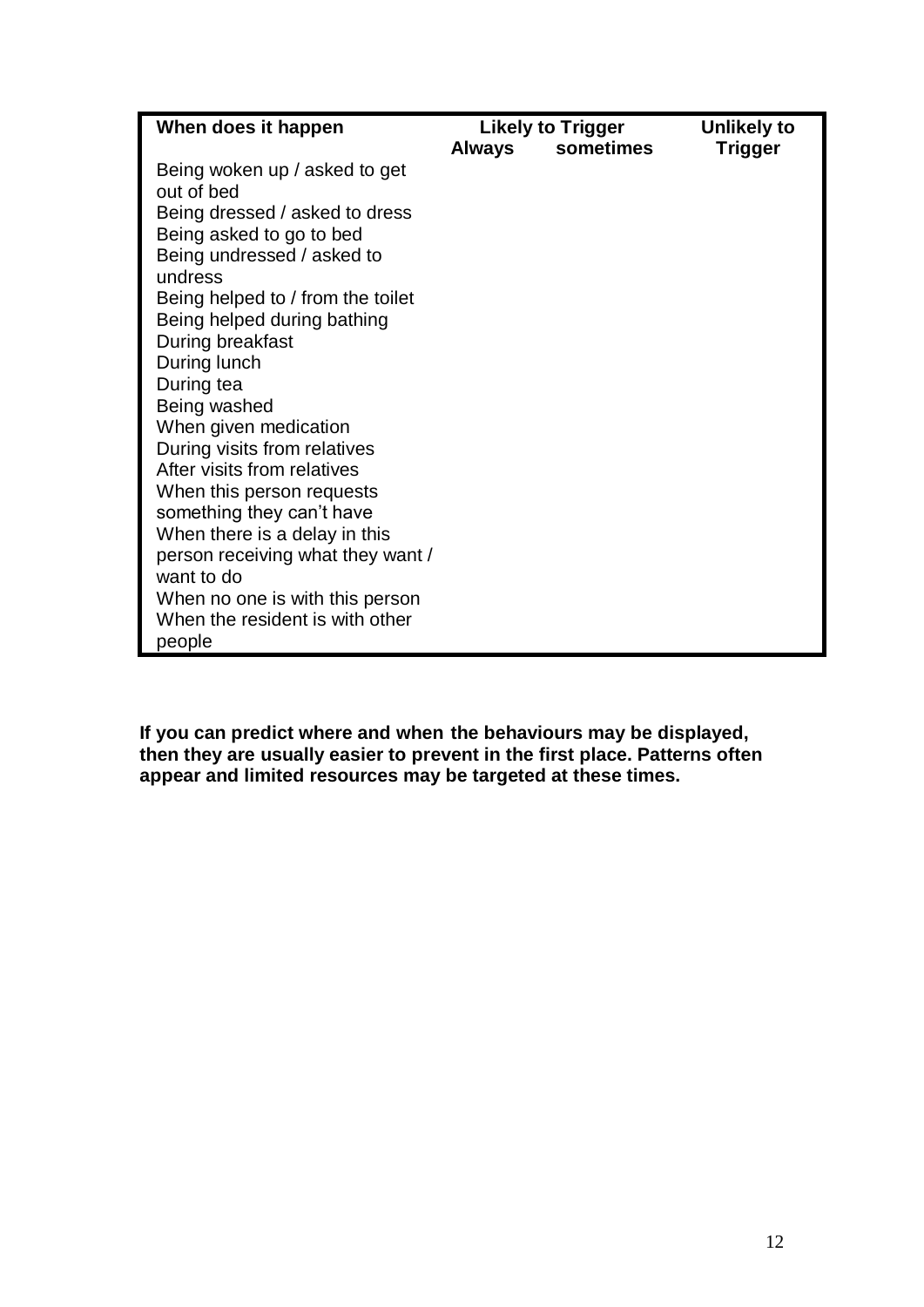## **Stage 5 Identify possible reasons for the behaviour**

If you can appreciate why someone is behaving in a particular way, you may find it easier to accept. You also have a better chance of finding a way to help them change



Problems will come if:

Staff members disagree why someone is behaving that way

You think that the problem is the person rather than what they do.

You cannot think why someone is behaving in the way that they do

You say that they do it just because they have dementia



**Mrs Smith stays up late watching television. Her family think that this makes her too tired during the day and want her to go to bed earlier. The staff think that she should be allowed to choose when she goes to bed. She herself does not seem able to say why she wants to stay up Mrs Smith is confused by different people telling her different things. She actually likes to go to bed at different times depending on how she feels.**

Try to work out the details of your resident's behaviour

Put yourself in their situation. How would you feel and what would you do?

You can use the checklist below to give you some ideas. Often your resident is trying to tell you something. What might it be?

If people do not have words, they will try to tell you how they are feeling through their actions

What are they trying to cope with by behaving the way that they do?

Are they unwell? Common causes of a change in behaviour are what seem to be minor illnesses such as infections or constipation

We give some examples below. There are literally hundreds of approaches that you could try to tackle any number of challenging behaviours. Thinking about a challenging behaviour in an organised and agreed way will improve your chances of responding successfully to it.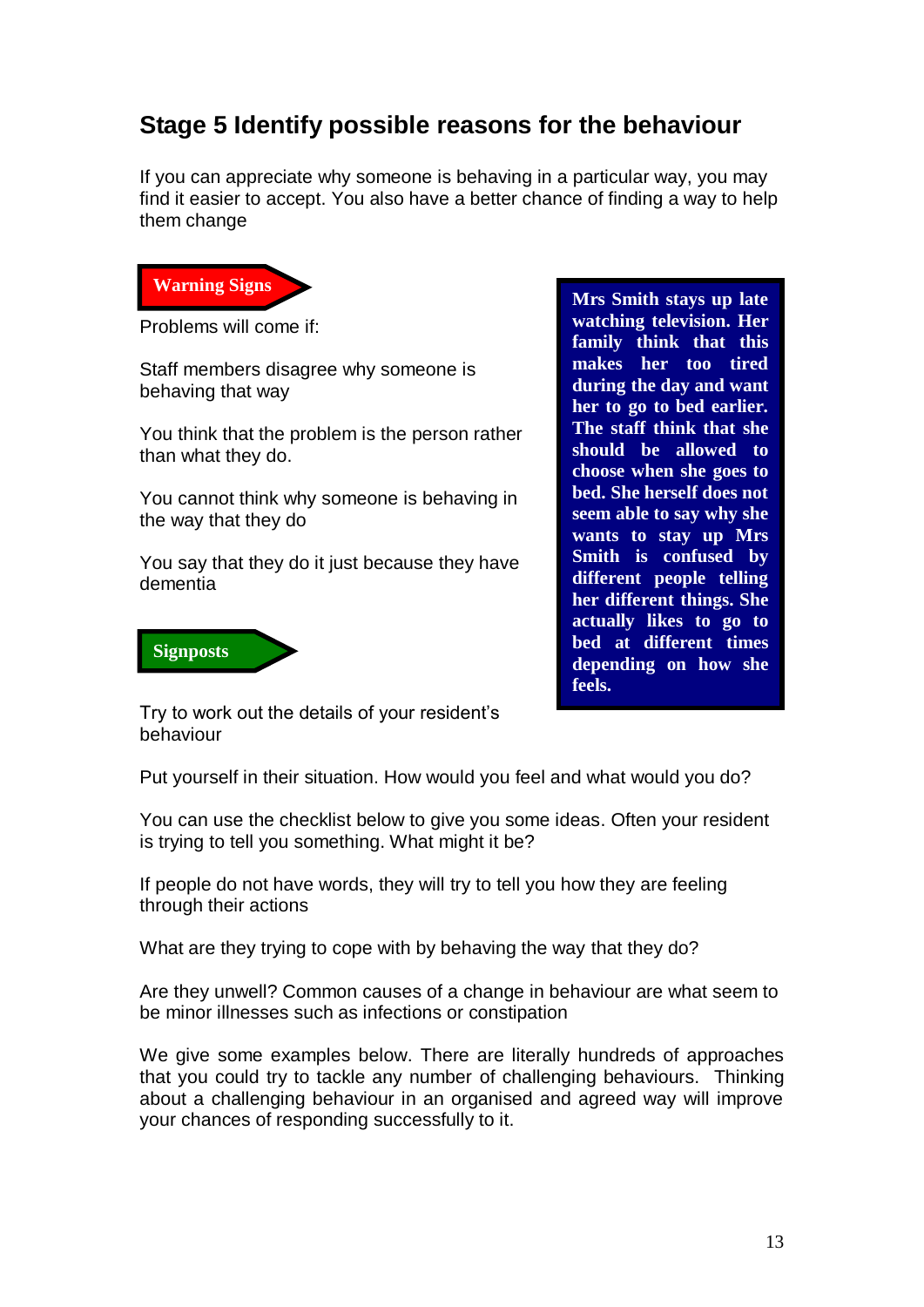| Aggression: Is the person in pain?<br>Do they feel threatened? Are they<br>able to tell you how they feel or what<br>they want? Does the way in which<br>staff members react to the resident<br>provoke a certain response,<br>antagonize the person or make the<br>situation worse?                                                              | For example: When a staff member<br>is helping John care for himself, he<br>felt embarrassed and abused                                                                 |
|---------------------------------------------------------------------------------------------------------------------------------------------------------------------------------------------------------------------------------------------------------------------------------------------------------------------------------------------------|-------------------------------------------------------------------------------------------------------------------------------------------------------------------------|
| Stripping off clothing: Is the person<br>hot? Are they tired? Do they want<br>attention or do they want to shock/<br>invoke a response. Is the clothing too<br>tight or uncomfortable? Does the<br>person want to go to the toilet?                                                                                                               | For example: Dave used to walk<br>around inside his house naked from<br>the waist up.                                                                                   |
| <b>Shouting or screaming: Is the</b><br>person in pain? Do they feel isolated<br>or what to talk to someone? Are they<br>distressed, feeling helpless or<br>frustrated? Are they unable to tell<br>you their needs or wishes?                                                                                                                     | For example: Joan feels bored and<br>ignored-frustrated because you can<br>not understand her.                                                                          |
| <b>Wandering: Does the person have</b><br>too much surplus energy? Have they<br>failed to find a balance between rest<br>and activity? Are they walking with<br>purpose- are they looking for<br>someone or something? Do they feel<br>frustrated at being 'confined' to the<br>same environment? Do they want<br>some fresh air? Are they bored? | For example: Bill used to walk miles<br>across fields each day with his dog.                                                                                            |
| <b>Refusing to eat or take tablets: Is</b><br>the person suspicious/ paranoid/<br>depressed? Do they dislike the food<br>offered to them? Are they used to<br>eating at different times of the day.<br>Have we explained what it is we want<br>to give them and why. Are they given<br>enough prompting and<br>encouragement                      | For example: Leonora used to snack<br>during the day and eat her main meal<br>later in the evening.                                                                     |
| Using the floor as a toilet Is the<br>person disorientated or confused? Is<br>there an underlying physical problem-<br>infection or enlarged prostate? Has<br>the person any awareness of their<br>behaviour? Have you completed a<br>continence assessment? Look at the<br>medication they are prescribed.                                       | For example: Stan has an<br>undiagnosed enlarged prostate that<br>means he can not wait to go to the<br>toilet. He can not find his way around<br>so gets caught short. |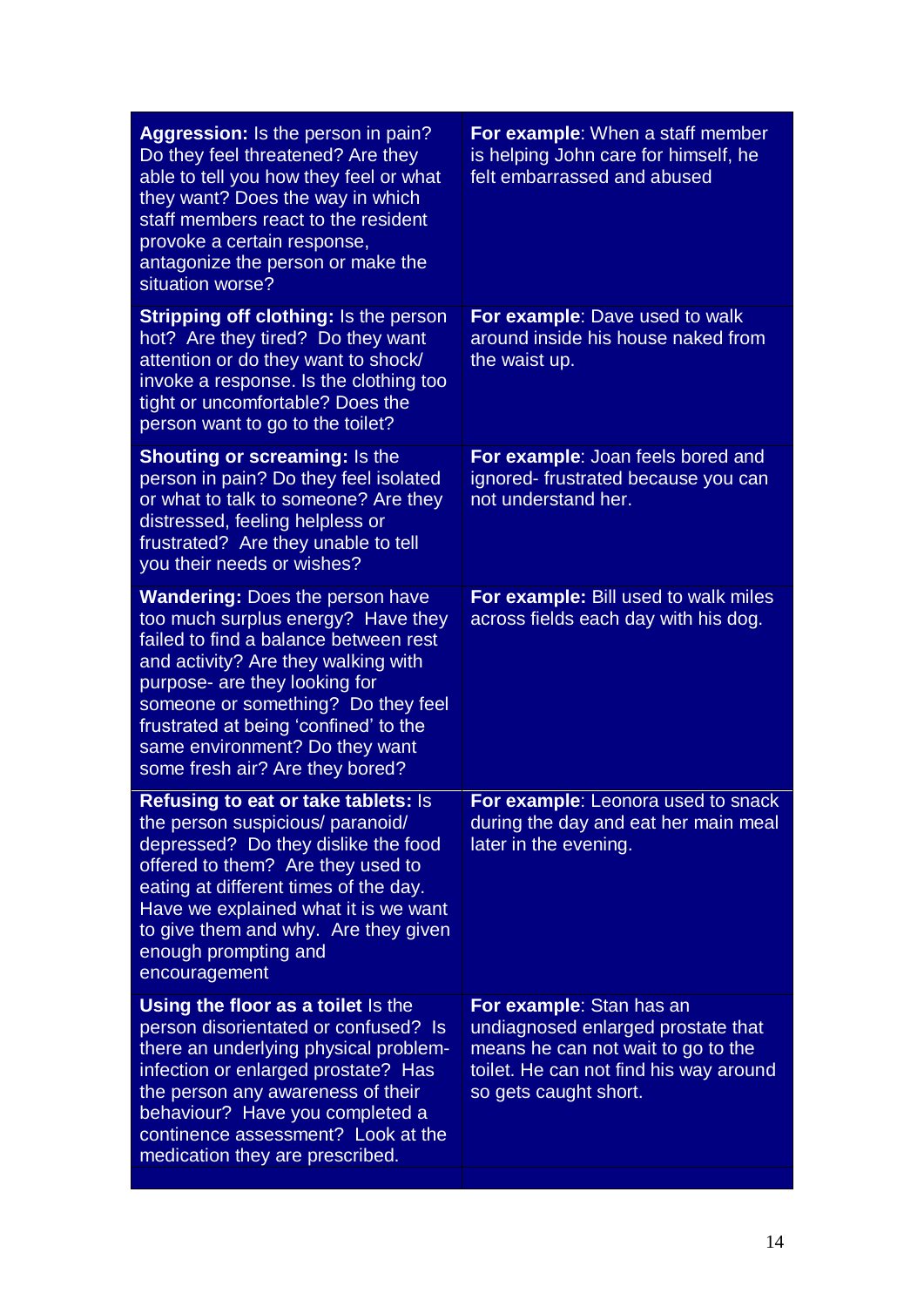| Write down why you think your resident is behaving this way. |  |  |
|--------------------------------------------------------------|--|--|
|--------------------------------------------------------------|--|--|

**Are they trying to tell you something?**

**Are they unwell? What would you want to investigate /rule out?**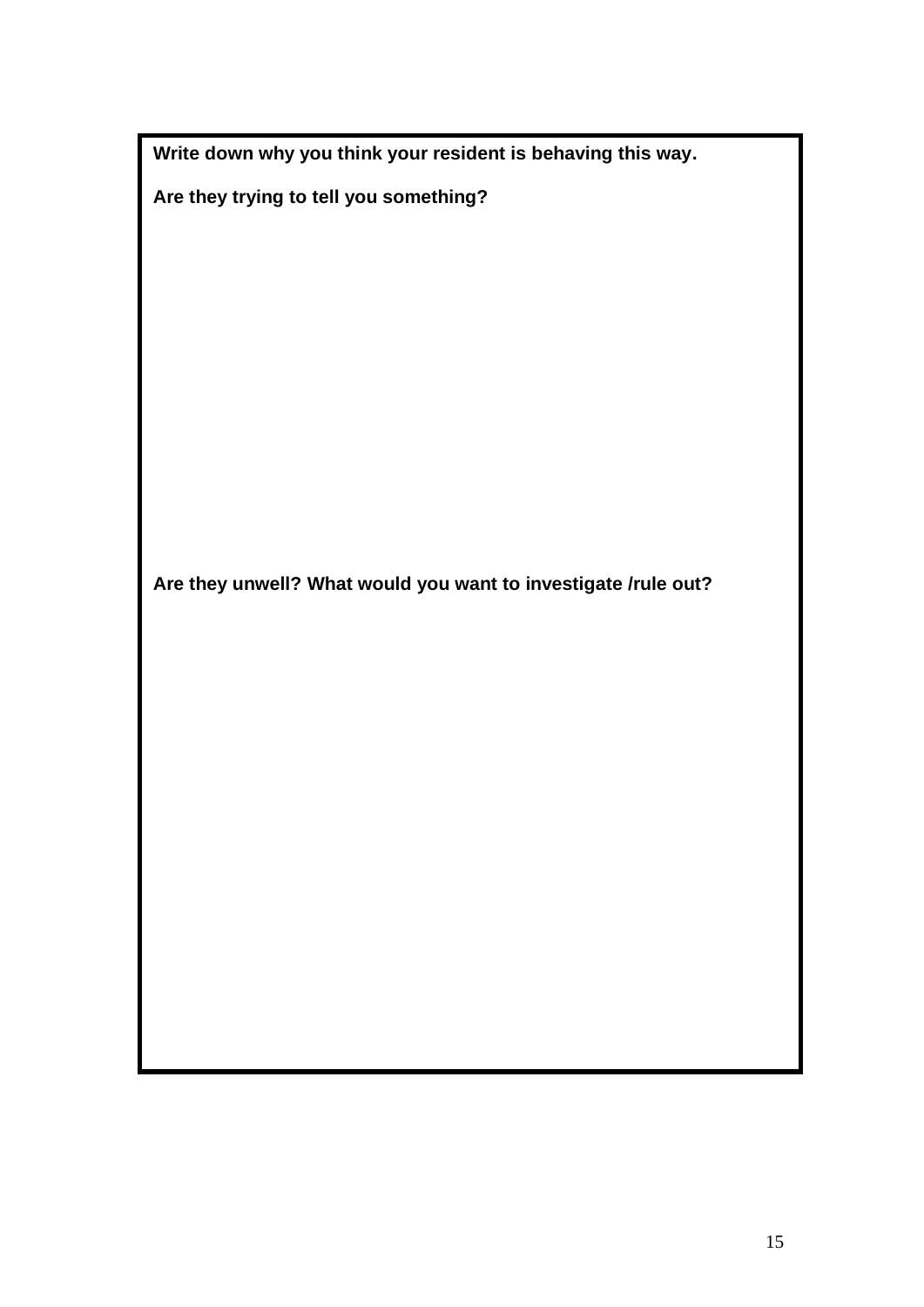## **Stage 6 Decide what to do about it – get a plan**

Having a plan helps everyone feel more positive, and improves your chances of making changes for the better



Problems will come if:

No one can agree what to do

You try lots of different things at once

You put all your eggs in one basket, medication for example

You give up too quickly or, on the other hand, do not change a plan that is not working

Your plan depends on isolating or punishing your resident

You get into a battle of wills which no one can win

No one takes a lead or everyone tries to take a lead

**Eliza Smith shouts for her mother for hours on end. She is only quiet when someone is with her. She has been hit by another resident who was fed up with the noise that she made. The staff looked at when her shouting was the worst problem and arranged for her family, visitors from her church, and volunteers from Age Concern to sit with her at those times.** 



Keep the behaviour in proportion. No one is entirely good or entirely bad.

Make sure that your resident is checked for physical ill health. Treat any illnesses

Make sure that your resident's medication is reviewed. Do they need any changes? Is everything working as it should? Are there any side effects?

Make sure that your resident is in good mental health

Who gets on best with this person? How does he or she behave? What could you copy from them?

Consider what your resident would like to do and how you could help. Can you plan meaningful activity, Diversion, One to one, quiet environment, Music, Simulated Presence, Reminiscence, Reality Orientation, Multi-sensory, Validation Therapy?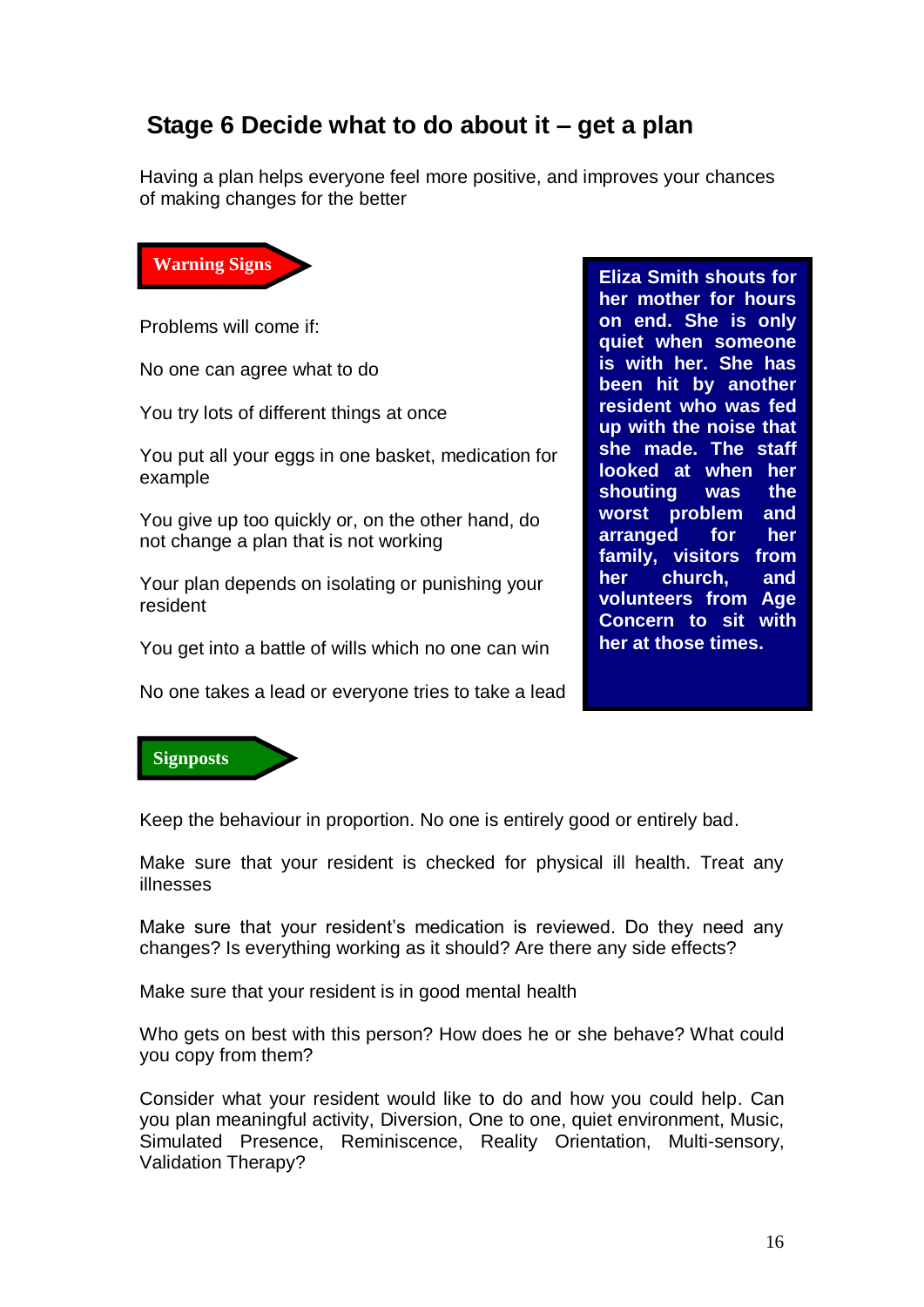Try to get a plan that is:

**Clear** – everyone knows what to do. **Consistent** – everyone does the same thing **Contingent** – how people respond depends upon how your resident behaves **Compliant** – respectful of people's dignity and human rights

Make sure you know who needs to change – is it you, other staff, other residents, or visitors. Is the behaviour a problem for the person, or do other people need to be more tolerant?

Keep medication for challenging behaviour as a last resort. It often has limited benefits and side effects can be severe

**Write down your plan:**

**Describe the problem:**

**What can you do to prevent the problem happening?**

**What can you do to stop the behaviour once it starts?**

**After it happens, what can you do to make it less likely to happen again?**

**Even if the behaviour does not change at all, what can you do to improve your resident's life?**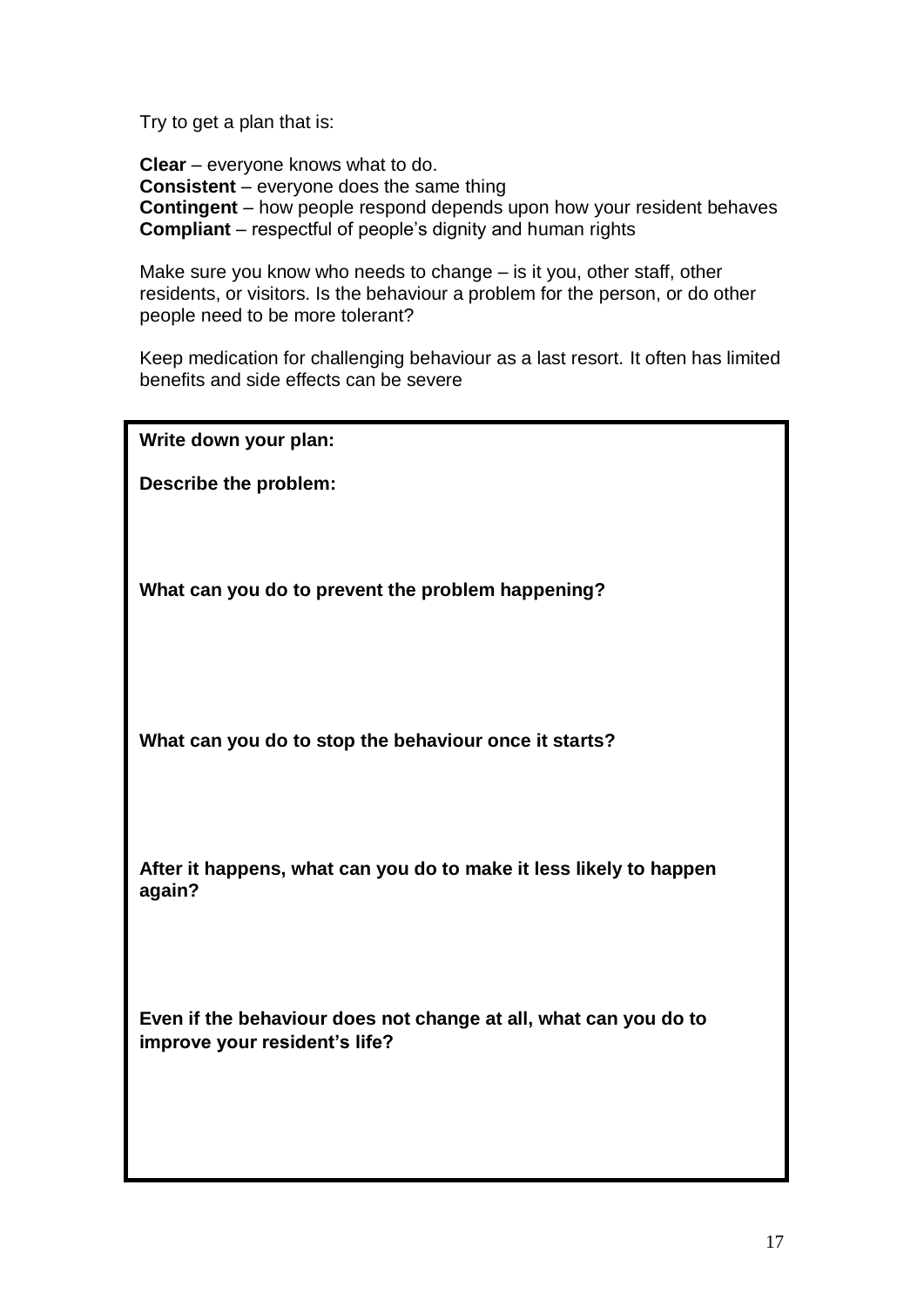# **Stage 7 See if it works**

You will need to find a way of seeing if your plan is working. Having a simple record or rating scale can be a help



Problems will come if:

You just go on people's opinions – they often disagree

You set a target that is too ambitious, people rarely change entirely

You set no target at all – you will never know if you have succeeded

No one will take responsibility for writing things down

**Ronnie Smith hits a lot of staff. A plan was put into place but he still hit people. Everyone was starting to loose heart, but the records showed that he was only hitting out half as often as before, so the plan was kept. After a while, he did not get any better, so the plan was changed with a further improvement** 



Have a simple record that can be filled in at a regular meeting – handovers are good. Try and discuss with your team before completing the record. It helps people to agree

Set a target that is better than how things are right now, but does not depend on the problem disappearing entirely. That way you can feel that you have progressed even if you do not have complete success. You can always set another target if you need to.

Think about using a simple rating scale of 1-10 where e.g.

Records where people just need to put a tick or a number are more used than ones where people have to write a lot.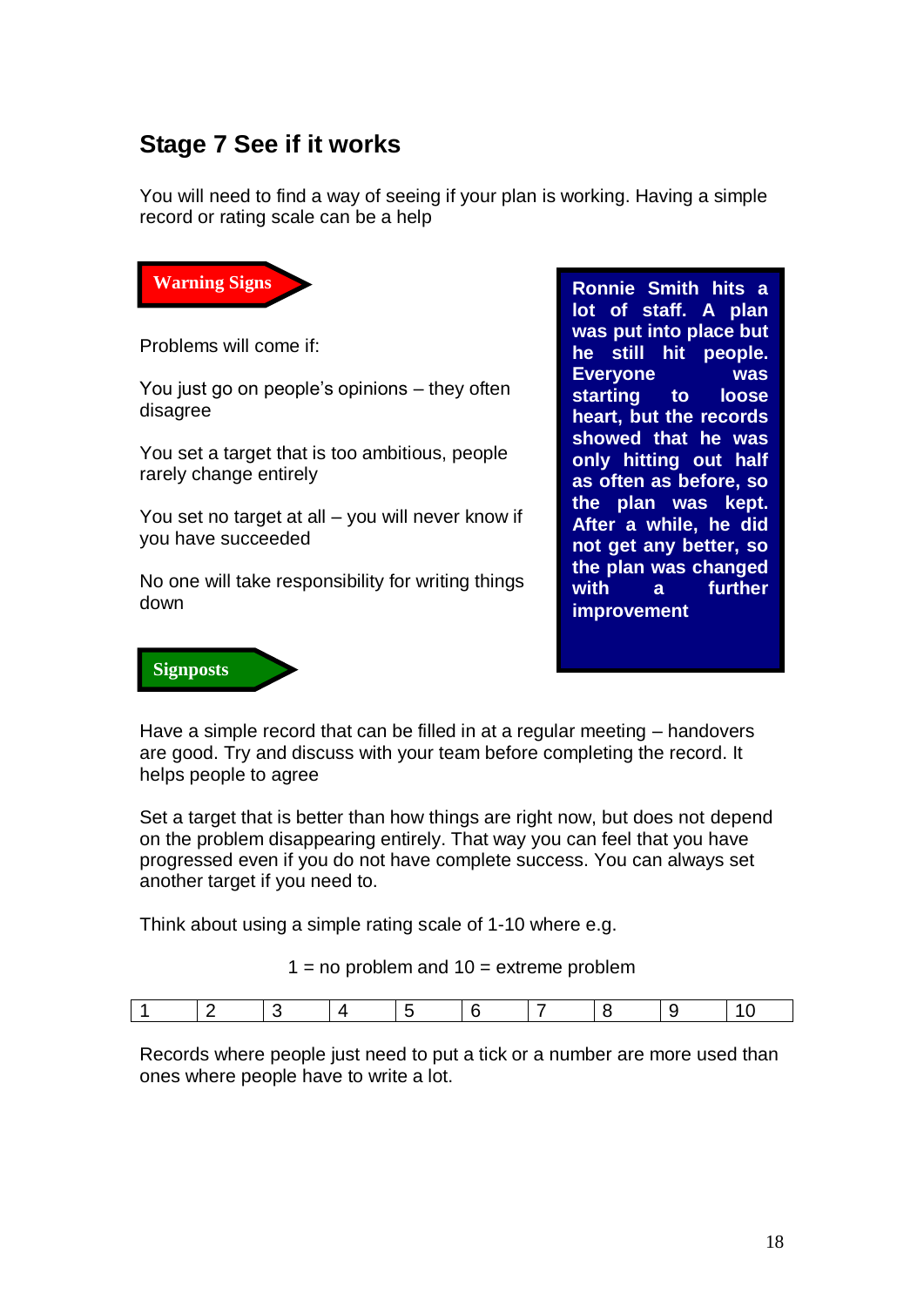**Write down how your plan went**

**Do you need to change things?**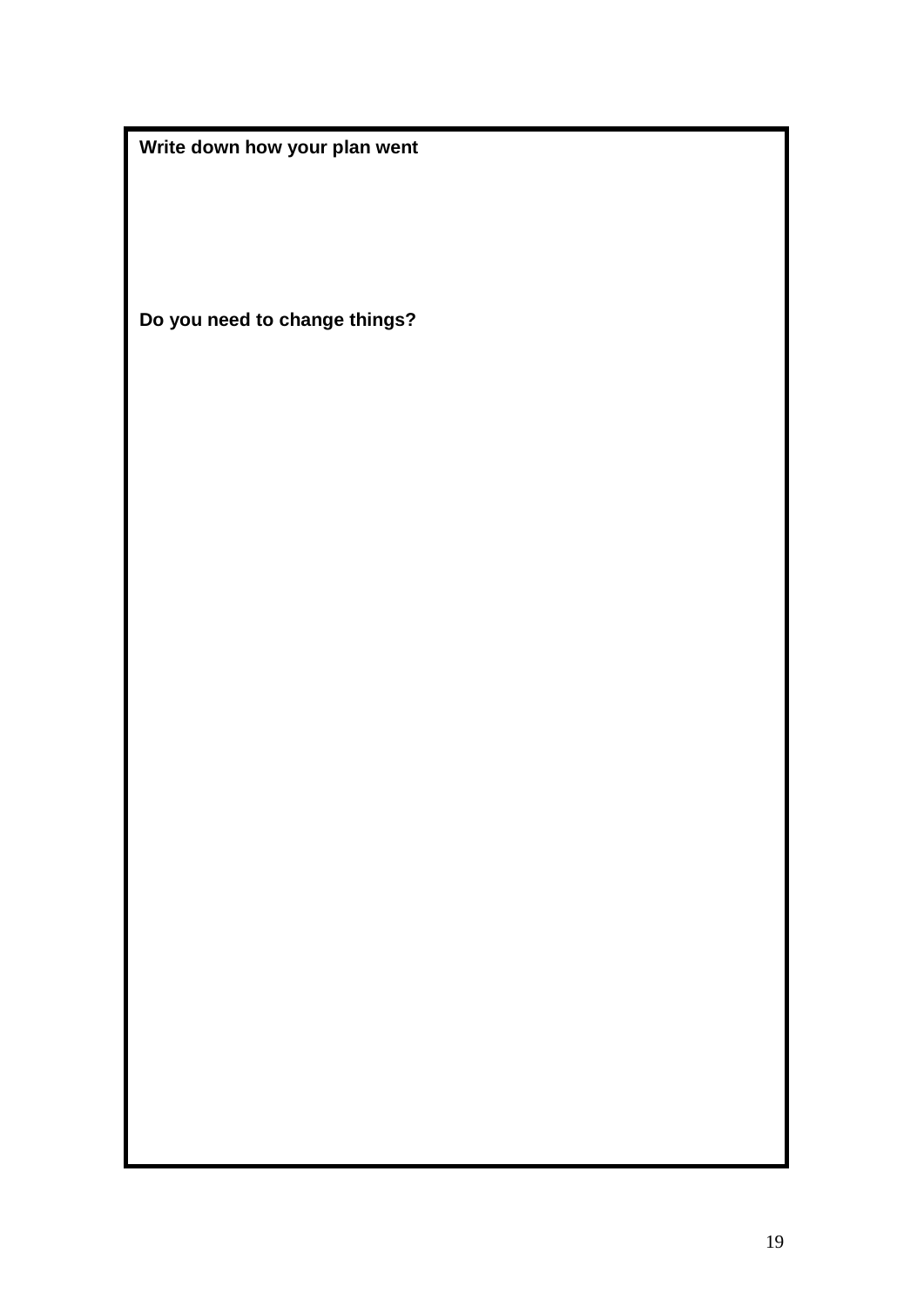## **Stage 8 Get some help from someone else**

Caring for and meeting the needs of someone with challenging behaviours can be difficult. Experience, help, and support are all useful.



Problems may come if:

You try to change someone without seeking help, especially if your team does not have a lot of experience or training



Try contacting someone from the list that follows

Working effectively with people with challenging behaviours needs a team approach. It is unlikely that any one person or profession has all of the answers. Often a number of different approaches need to be combined to have a real

**Mr Jones has a number of problems. He is very unhappy. He shouts, resists care, wanders, and disturbs other residents. Interventions to control his pain, improve his orientation, give him better occupation during the day, and allow him to self care as much as possible, all helped over time. Co-ordination with the GP, Psychiatrist, Nurses, and Activities Organiser was needed**.

impact. Involving people with specialist expertise can be very useful

If further medical help is needed, for example if challenging behaviour is a response to hallucinations, seek help from a doctor

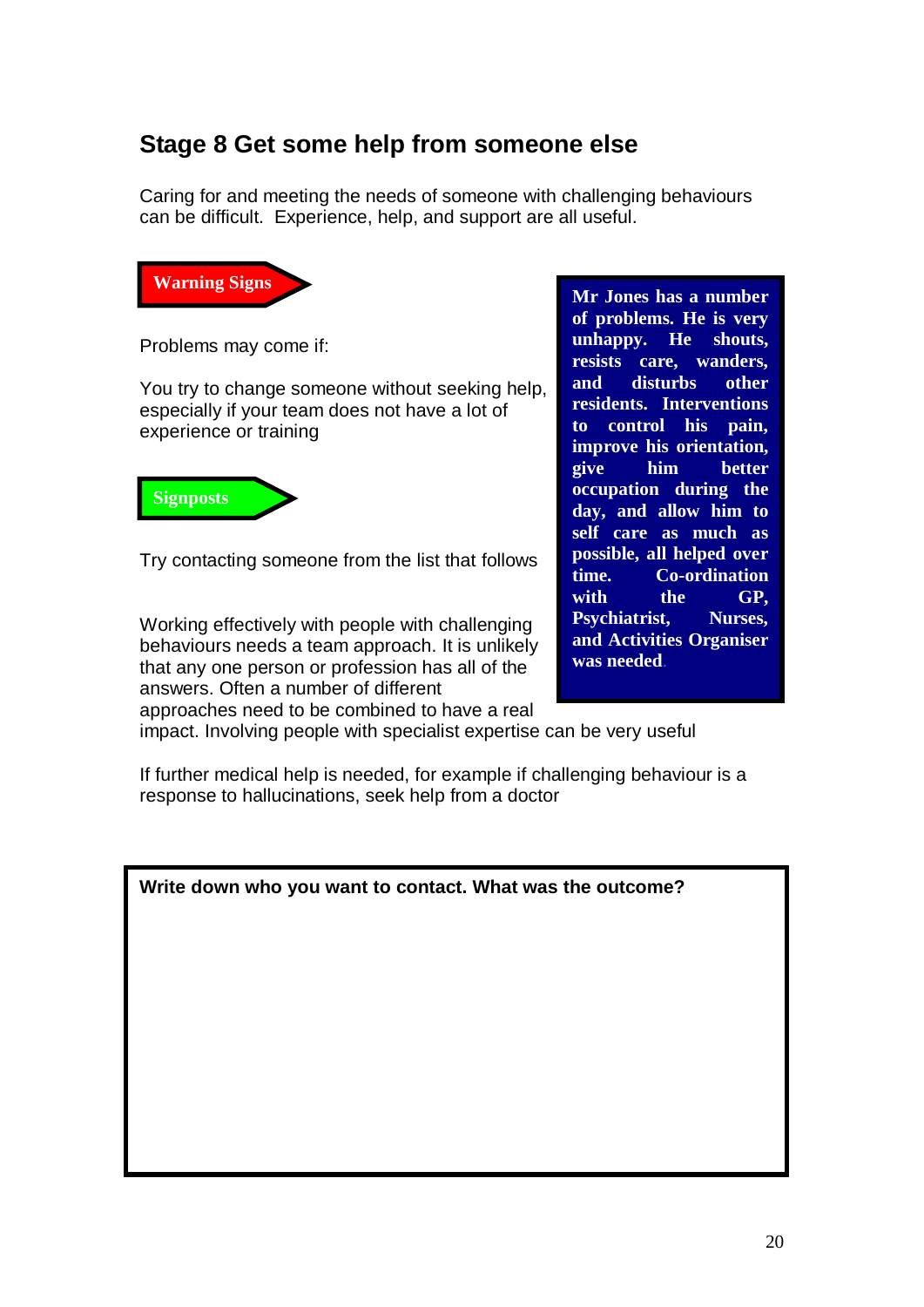| <b>Name</b>                                             | What to contact for                                                                                                 | <b>How to contact</b><br>them                                           |
|---------------------------------------------------------|---------------------------------------------------------------------------------------------------------------------|-------------------------------------------------------------------------|
| Within your organisation                                | Advice about a specific<br>resident<br>Day to day support                                                           | Find out who is your<br>clinical lead for<br>challenging behaviours     |
| GP/Social<br>Worker/Community<br><b>Nurse</b>           | Medical screening<br>Advice and support<br><b>Additional resources</b><br>Treatment of<br>straightforward illnesses | Contact your resident's<br>GP or Social Worker in<br>the first instance |
| <b>Mental Health Services</b>                           | Assessment of complex<br>problems<br>Prescribing for mental<br>health problems<br>Management of severe<br>risk      | Contact via your<br>resident's GP                                       |
| <b>Challenging Behaviour</b><br><b>Outreach Service</b> | Teaching and training in<br>managing challenging<br>behaviours<br>Advice and support in<br>complex high risk cases  | Contact via mental<br>health services                                   |

**Before you contact these organisations, make sure that you have followed this workbook – they will be pleased to look at what you have done already**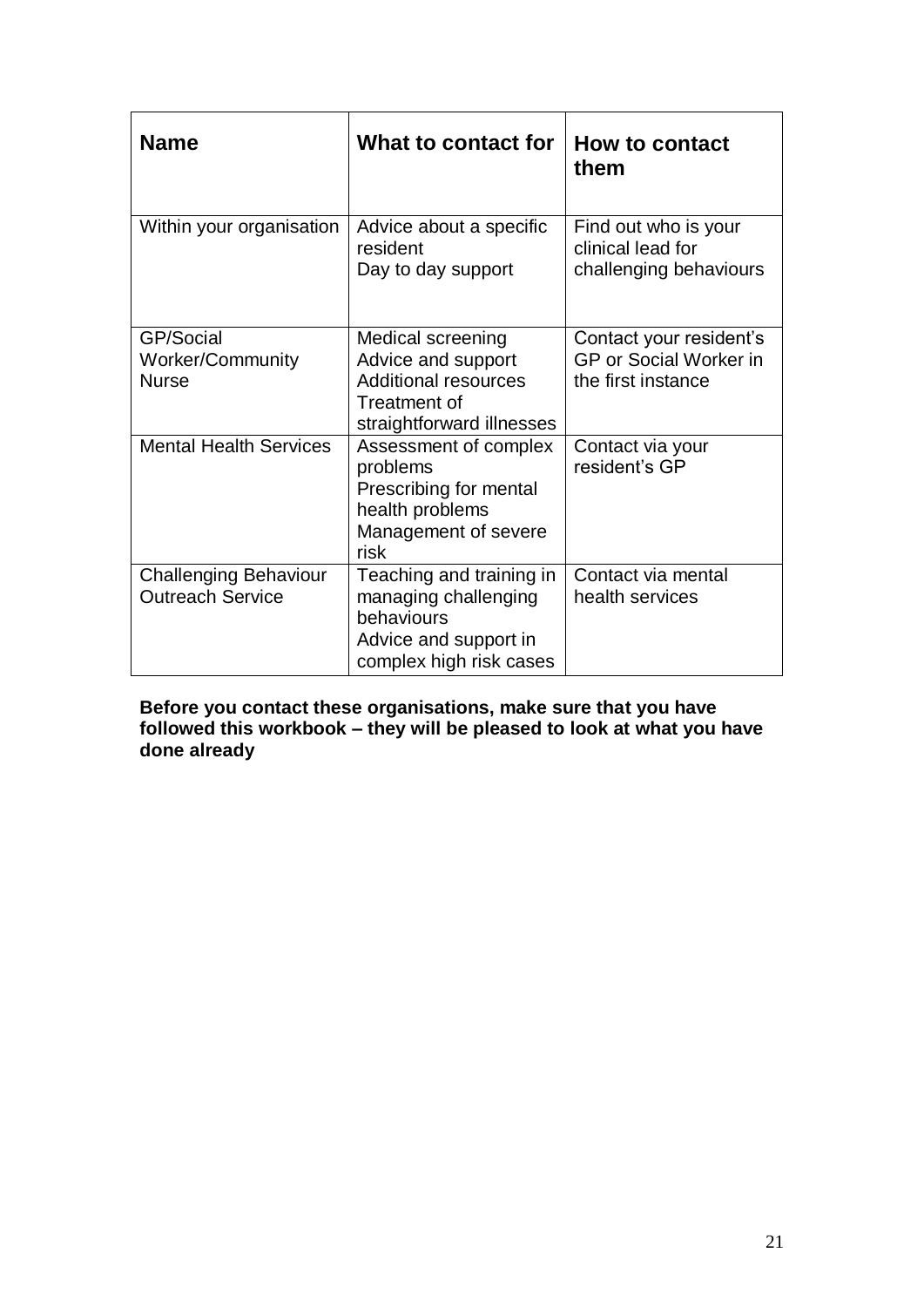# **Further information**

- Consider training in managing challenging behaviour, de-escalation techniques, breakaway, and safe use of control and restraint
- Training packs are available from several different suppliers. For example, **Coping with Maggie - Caring for Margaret: communicating through behaviour** (2002) from Home first Community Trust, Antrim, Northern Ireland
- Useful fact sheets can be obtained from the **Alzheimer's Society** at [www.alzheimers.org.uk](http://www.alzheimers.org.uk/)
- Graham Stokes and Ian James have written a lot in this area. For example, **The Essential Dementia Care Handbook: A Good Practice Guide** by Fiona Goudie and Graham Stokes published by Speechmark Publishing Ltd (2002) and **Behaviour that challenges us: the Newcastle support model**. by Ian James and Malcolm Stephenson in the Journal of Dementia Care, September/October 2007
- Best practice guidelines can be found in **Dementia: Supporting people with dementia and their carers in health and social care** from the National Institute for Health and Clinical Excellence (2006)
- Nice Guideline 25 (2005)
- You can contact other organisations to learn from their experiences. For example, Mental Health Concern [www.mentalhealthconcern.org](http://www.mentalhealthconcern.org/) produced **Challenging Behaviours: a position paper** in 2006
- Making Decisions. A guide for people who work in health and social care. (2009) Office of the Public Guardian

<http://www.publicguardian.gov.uk/docs/opg-603-0409.pdf>

- Deprivation of Liberty Safeguards. A guide for hospitals and care homes. 2009 DoH
- [http://www.scie-socialcareonline.org.uk/profile.asp?guid=f355e5a5-](http://www.scie-socialcareonline.org.uk/profile.asp?guid=f355e5a5-9439-40d3-9e8b-c6229c9adf03) [9439-40d3-9e8b-c6229c9adf03](http://www.scie-socialcareonline.org.uk/profile.asp?guid=f355e5a5-9439-40d3-9e8b-c6229c9adf03)